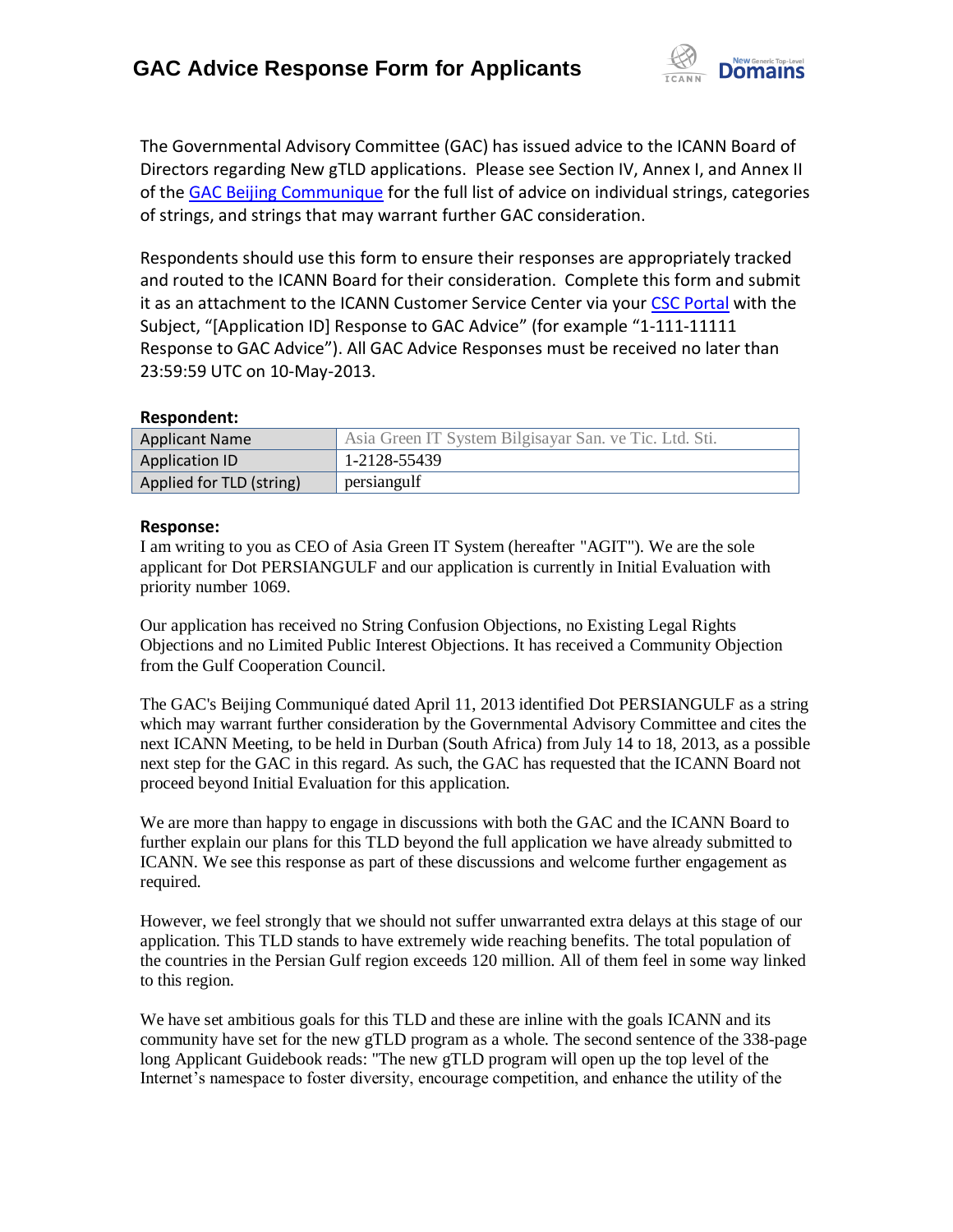## **GAC Advice Response Form for Applicants**



DNS." We very much share that ambition and we believe that Dot PERSIANGULF, will significantly enhance and empower its users.

Dot PERSIANGULF is historically and culturally linked to the Middle Eastern people but beyond this, it has the potential to cut across national borders and unite the great number of people worldwide that have ties in the region, including businesses, cultural institutions, civil society, NGOs and religious organizations.

Dot PERSIANGULF is not a geographic TLD. We did not class it as such in our application, and this was just recently confirmed by the findings of ICANN's Geographic Names Panel (GNP) (see February 28, 2013 letter from ICANN Vice President, gTLD Operations Christine Willet to the GAC Chair). The GNP found both applications that had self-designated as geographic names yet did not meet the criteria for that classification, and applications that had not self-designated as geographic names but should have done. It found Dot PERSIANGULF to be in neither category, showing clearly that our application does not fall within the geographic names requirements as defined in the Applicant Guidebook (including the requirement for support/non-objection).

Dot PERSIANGULF aims to unite around a common interest. The region has in recent times been named "Arabian Gulf" by some. Throughout history it has been named "Persian Gulf" by most. The name is more cultural than geographical and clearly, no one state can claim exclusive rights to it.

As such, we were naturally dismayed to learn that some countries had called for our TLD to be named in the GAC's Beijing Communiqué. Our understanding is that these are individual initiatives and do not represent the view of the governments as a whole. This important point highlights that although there are differences of opinion in some countries about the term "Persian Gulf", this term does actually represent a very wide community. A quick look at publicly available data on the Internet (such as this:

http://en.wikipedia.org/wiki/List\_of\_countries\_by\_population) shows that over 77 million people stand to benefit from the creation of a Dot PERSIANGULF.

Clearly, specific interests should not be allowed to derail this application process. Similarly, the GAC should not be used by a few as an avenue to exercise content control and prevent millions from reaping the benefits promised to them by the new gTLD program in general and our TLD in particular.

This was highlighted by the comments made by the Independent Objector when he was called upon to examine our application. The IO considered our application for Dot PERSIANGULF not because he felt it was problematic, but simply because it had received several comments. It is in the IO's purview to determine whether applications that appear controversial should in fact raise concerns. For Dot PERSIANGULF, the IO noted that "most of the comments against the application raise identical issues" and that "there are several comments supportive of the application."

Further, he had the following conclusions:

"The IO is of the opinion that an objection against the gTLD ".persiangulf" on the limited public interest ground is not warranted."

"The IO is of the opinion that it would be unadvisable for him to file an objection against applications for the new gTLD ".Persiangulf"."